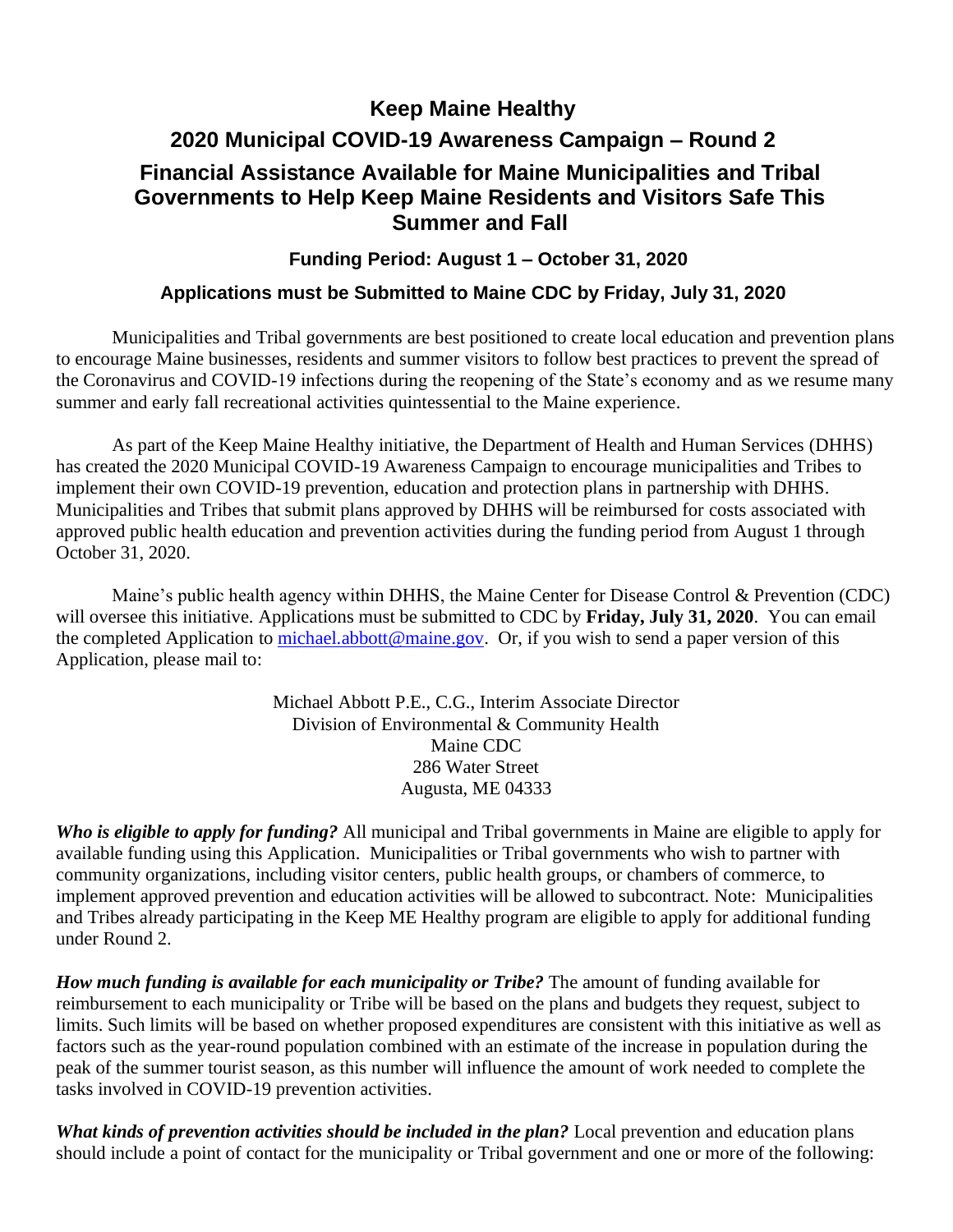- Public education activities: This could include printing and posting of existing State or national COVID-19 prevention information and/or developing local educational activities that are consistent with CDC guidelines. Costs eligible for reimbursement would include staff time for planning and education activities and costs for signage, materials, website development, brochures and mailing.
- Physical distancing and public health support: This could include fences, tape, and signage for physical distancing in public spaces and closed streets; providing staff to limit crowds in front of restaurants, bars, beaches and other sites; new traffic pattern signage and education; purchases of personal protective equipment and hand sanitizer to be made available for staff, visitors, and for use at public locations; and extra cleaning supplies and additional staff time required for enhanced cleaning and management of public spaces and restroom facilities.
- Local business assistance: This includes staff time for a Code Enforcement Officer, Local Health Officer, local law enforcement, or other person designated by the municipality or Tribe to be the local contact for educating of local businesses on best practices. This may include following up on public complaints and, for certain cases, providing information to State officials when there is a potential public health violation that cannot be quickly resolved through educating the business or individual.

*What project expenses are not eligible for reimbursement?* Work performed outside of the funding period (August 1 – October 31, 2020) is not eligible for reimbursement. However, salaries for staff already hired or redeployed and working on eligible activities can be paid with these funds for the duration of the state contract. Costs to cover work associated with upcoming election activities are not eligible. Capital costs will be reviewed on a case-by-case basis.

*How will the CDC determine which municipalities and Tribes will be approved?* Each Application will be reviewed for completeness and a determination that the proposed activities and budgets are consistent with the goals of this program as outlined above.

*When will the approved applications be announced?* Funding recipients will be informed on or before August 7, 2020. Cost settled contracts will be awarded to all approved municipalities and Tribal governments. Upon award, the Department will begin working with the awarded entity to establish contracts and to finalize budgets based upon the award amount. Contracts will include reporting requirements and the mechanism for reimbursement of expenses. Contract budgets, which will include subcontractors, will be reviewed for allowable expenses.

*Are there specific requirements in place for the administration of these grants?* This grant is being issued under the Corona Virus Relief Fund (CRF), CFDA # 21.019; therefore, the Federal Uniform Guidance 2 CFR 200 applies to the administration of these grant funds. Specifically, award recipients (municipal and Tribal governments) and sub-recipients (your community partners) must adhere to all applicable federal requirements, including Office of Management Budget (OMB) guidance: Title 2 C.F.R. subtitle A, Chapter II, Part 200- Uniform Administrative Requirements, Cost Principles, and Audit Requirements for Federal Awards (2 C.F.R. §200). Due to the nature of these grants, it is almost certain that you will be considered a sub-recipient of the State. Additionally, if you enlist the aid of your local partners, you may be creating additional subrecipient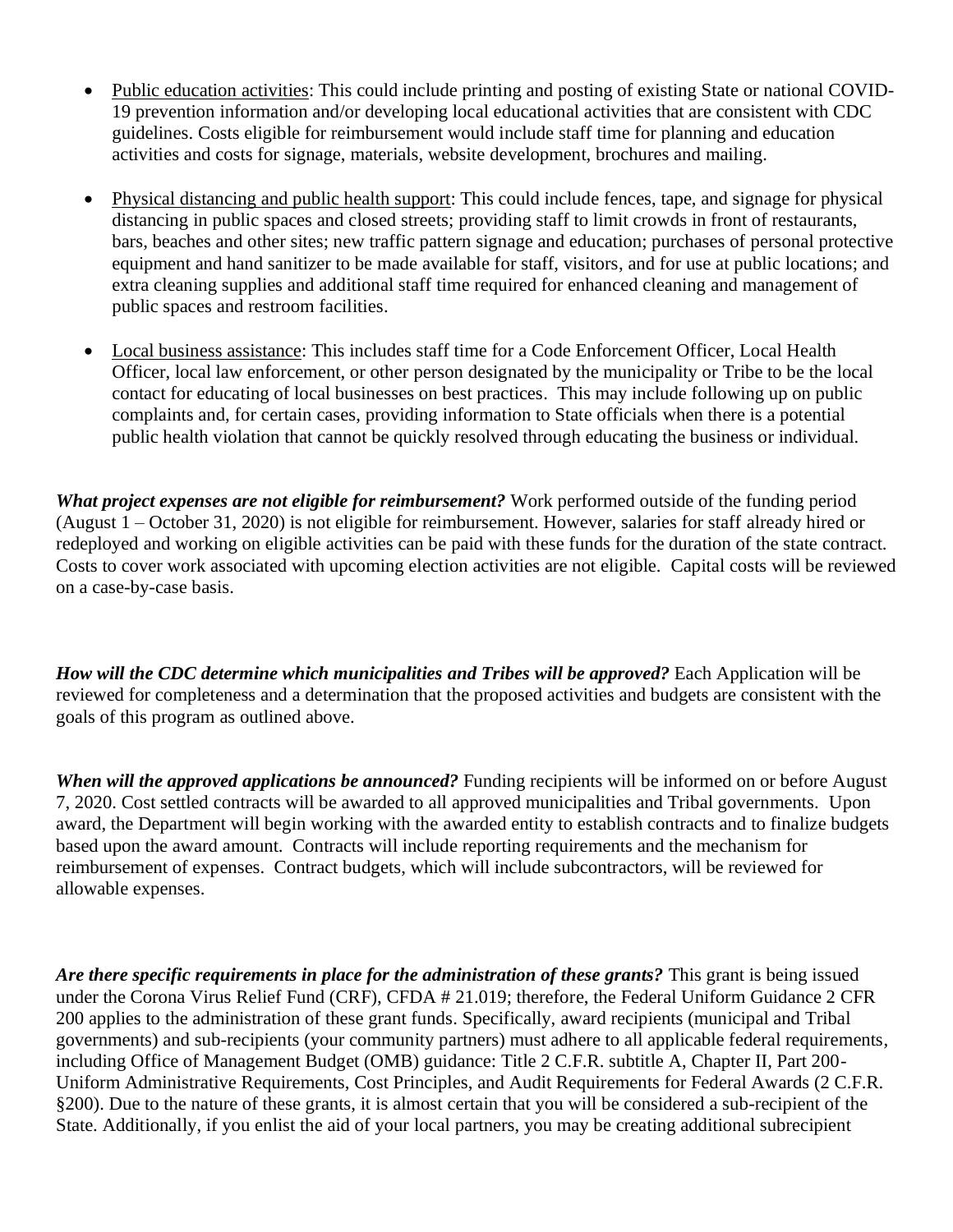relationships. Please be especially mindful of the "sub-recipient" requirements set forth in 2 CFR 200.330 and 2 CFR 200.331.

Thank you for your interest in 2020 Municipal COVID-19 Awareness Campaign to protect public health. Actions taken by municipal and tribal representatives will greatly aid the State in our efforts to prevent the spread of the Coronavirus and COVID-19 infections in Maine. Please complete the Application below, including a project narrative and a budget detailing anticipated expenses for the activities indicated, as well as anticipated subcontracts and related expenses. If you need additional information or have questions about this Application, please contact Michael Abbott at 207-287-5684 or 207-592-2174 (mobile). Or, send your questions via email to [michael.abbott@maine.gov.](mailto:michael.abbott@maine.gov)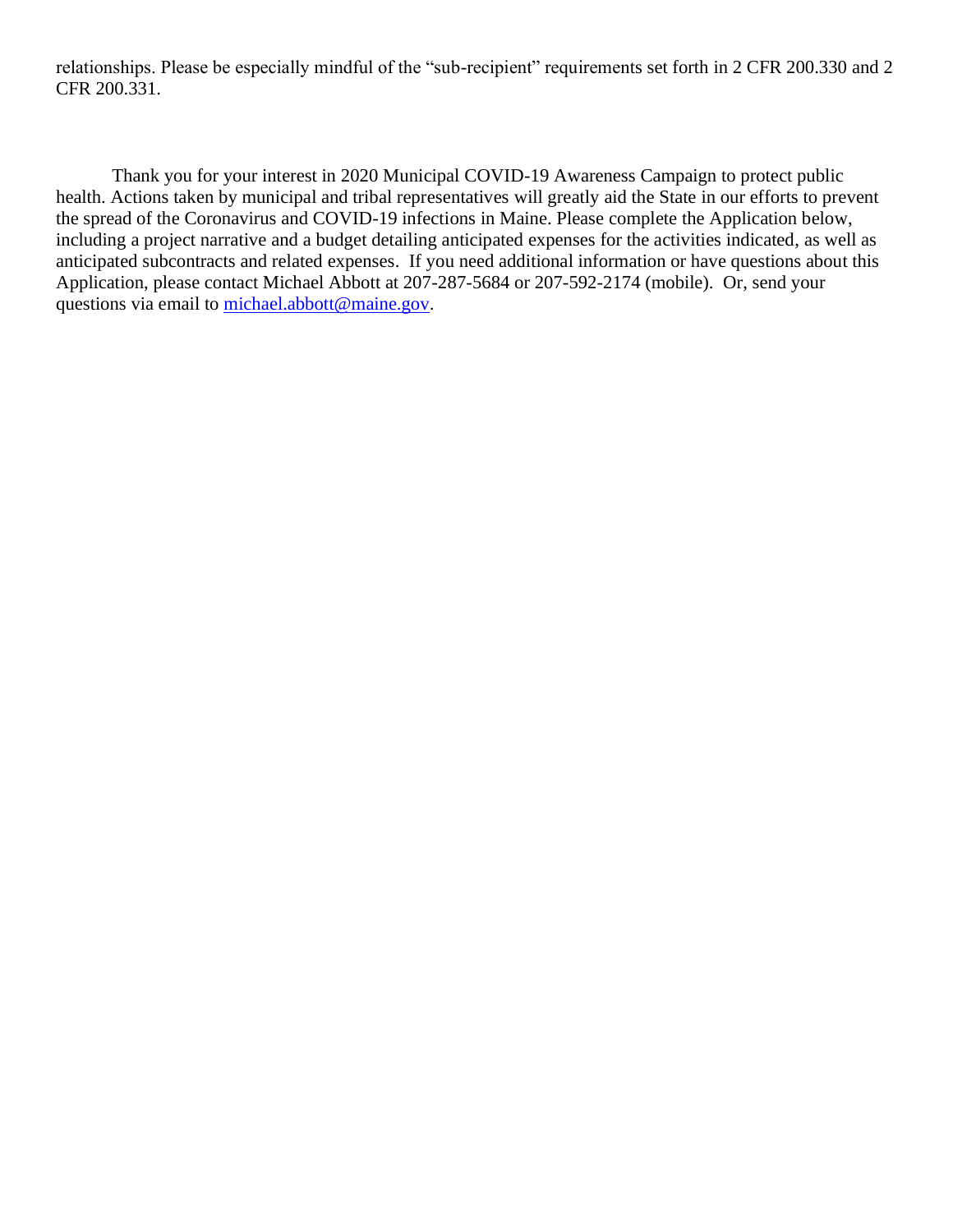## **2020 Municipal COVID-19 Awareness Campaign APPLICATION**

Please complete this form and return to the CDC no later than **July 31, 2020.** Applications received after this date will not be eligible for funding.

| <b>Contact Information for Municipality or Tribe</b>                                                                       |        |           |
|----------------------------------------------------------------------------------------------------------------------------|--------|-----------|
| Name of Municipality or Tribe:                                                                                             |        | County:   |
| Population (Year-round):<br><b>Estimated Summer Peak Population:</b>                                                       |        |           |
|                                                                                                                            |        |           |
| Title:<br>Municipal or Tribal Representative, Name:                                                                        |        |           |
| Mailing Address (Street or Box #):                                                                                         |        |           |
| City:                                                                                                                      | State: | Zip Code: |
| Phone:                                                                                                                     | Email: |           |
| Municipality or Tribe public health protection plan will include the following activities (check<br>all boxes that apply): |        |           |
| <b>Public Education</b>                                                                                                    |        |           |
| $\Box$ Print and post COVID-19 Educational Signs                                                                           |        |           |
| $\Box$ Create and distribute COVID-19 Informational Brochures                                                              |        |           |
| $\Box$ David de la dissettació la consection por le cel le catallo de distrito del                                         |        |           |

☐ **Provide educational campaign on local social media platforms**

☐ **Develop training events for local businesses (online or in person)**

☐ **Develop educational pages on Municipality or Tribe website**

☐ **Other similar items (please describe in one sentence or less):**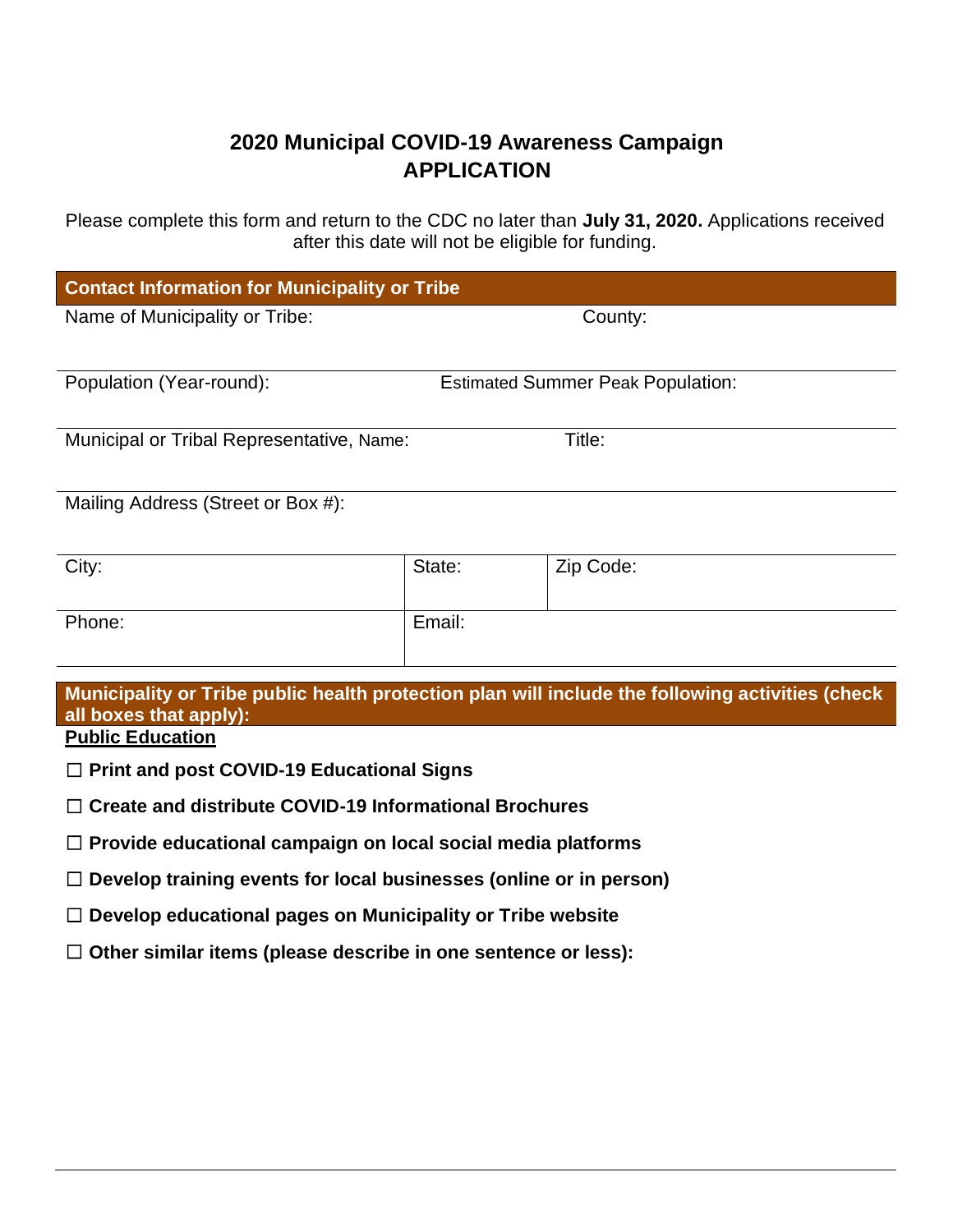### **Public health protection plan (continued): Physical Distancing and Public Health Support**

☐ **Post signs and install physical barriers to limit congregation, encourage social distancing**

- ☐ **Close streets to expand outdoor dining and pedestrian opportunities**
- ☐ **Provide staff to control congregations in front of restaurants, bars, at beaches and parks**
- ☐ **Provide personal protective equipment (PPE) and hand sanitizer for staff and public use**
- ☐ **Increase sanitization of public spaces, including benches, picnic tables, public restrooms**
- ☐ **Other similar items (please describe in one sentence or less):**

### **Local Business Assistance**

☐ **Provide Local Health Officer, Code Enforcement Officer and/or other designee of Municipality or Tribe to act as contact for educating local businesses and individuals on best practices. Duties to include one or more of the following:**

- **Provide proactive education and training to areas businesses on compliance with best public health practices and DECD check-list guidance**
- **Follow up on complaints received by Municipality, Tribe or State licensing agency. This will include contacting or visiting the business or individual and educating them on COVID-19 guidance**
- **Report public health violations to appropriate State licensing agency**
- **Refer criminal activity to local law enforcement.**

**Resource Name and Contact Information (include phone number and email address):**

 **\_\_\_\_\_\_\_\_\_\_\_\_\_\_\_\_\_\_\_\_\_\_\_\_\_\_\_\_\_\_\_\_\_\_\_\_\_\_\_\_\_\_\_\_\_\_\_\_\_\_\_\_\_\_\_\_\_\_\_\_\_\_\_\_\_\_\_\_\_\_\_\_\_\_\_\_\_**

☐ **Other similar items (please describe in one sentence or less):**